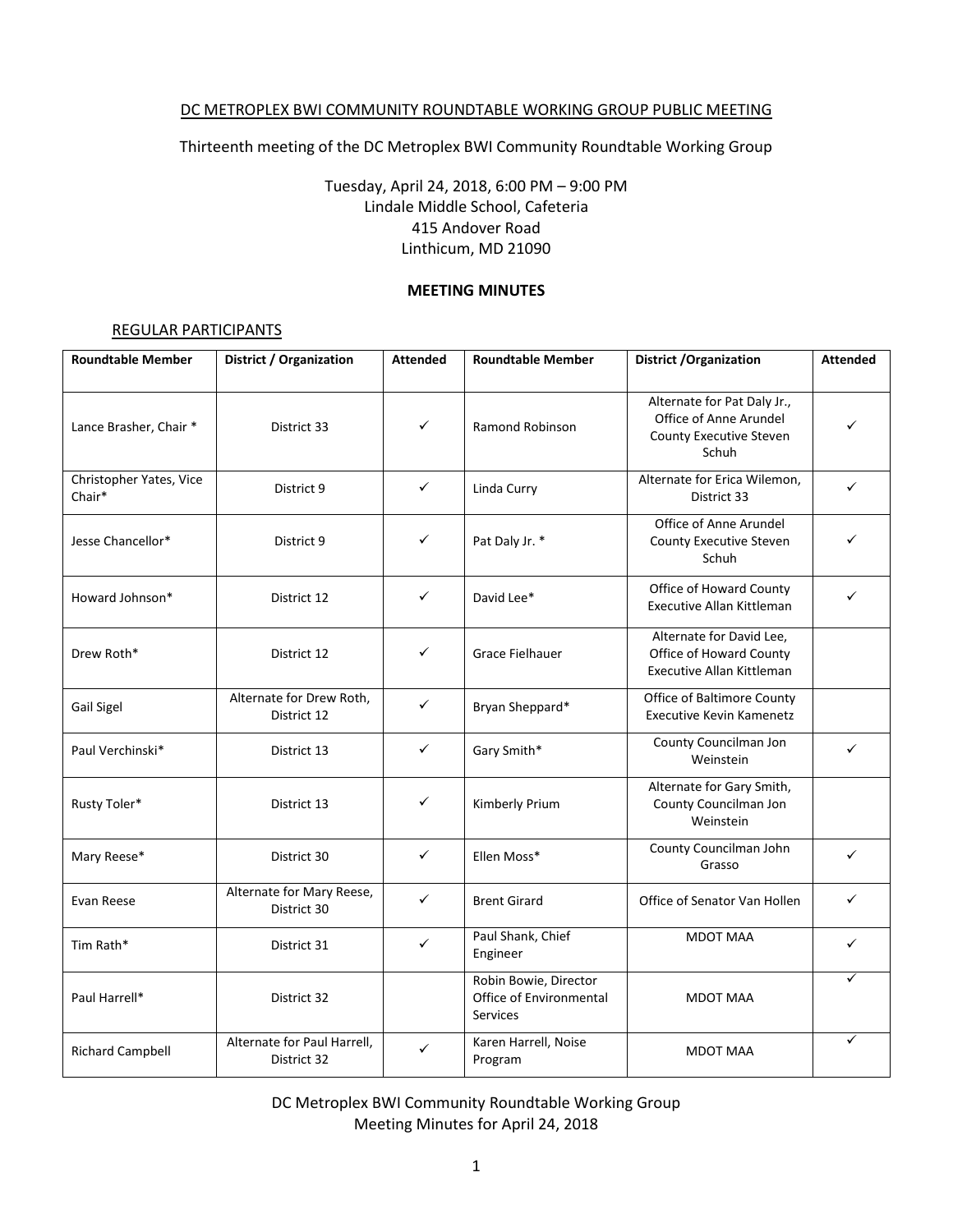| <b>Roundtable Member</b>    | District / Organization                      | <b>Attended</b> | <b>Roundtable Member</b>     | District / Organization                           | <b>Attended</b> |
|-----------------------------|----------------------------------------------|-----------------|------------------------------|---------------------------------------------------|-----------------|
| Dan Klosterman*             | District 32                                  | ✓               | Louisa Goldstein,<br>Counsel | MDOT MAA                                          |                 |
| Marcus Parker Sr.           | Alternate for Dan<br>Klosterman, District 32 |                 | Greg Voos                    | <b>NBAA</b>                                       |                 |
| David Scheffenacker<br>Jr.* | District 32                                  | ✓               | Kyle Evans                   | <b>General Aviation Rep, CP</b><br>Management LLC |                 |
| Erica Wilemon*              | District 33                                  |                 | David Richardson             | Southwest Airlines                                |                 |

*\*Voting Members*

### ADDITIONAL PARTICIPANTS

Maryland Department of Transportation (MDOT) Maryland Aviation Administration (MAA) Darline Terrell-Tyson, Environmental Manger Simon Taylor, Deputy Director Kevin Clarke, Director of Planning Jonathan Dean, Communications Manager Roberta Walker, Administrative Assistant Federal Aviation Administration (FAA) Jennifer Solomon, Eastern Regional Administrator Marie Kennington-Gardiner, Director-New York Area Program Integration Office Matt Cathcart, PBN Management Co-Lead Bill Wise, NATCA PBN Co-Lead Ken Brissenden, Eastern Service Center Operations Support Group - South Team Manager Leslie Swann, Senior Advisor Ryan Almasy, Eastern Service Center - Operations Support Group Manager Bryan Lehman, Potomac TRACON Airspace and Procedures Matt Fisher, Potomac TRACON - NATCA Nick Johnson, Potomac TRACON - NATCA Jesse Moyer, Potomac TRACON - NATCA Scott Proudfoot, BWI Air Traffic manager Mamie Ambrose, ADW - NATCA Sean Doyle, Office of Environment and Energy Aaron Braswell, Environmental Protection Specialist Beth White, Senior Advisor NextGen Communications and Branding Leanne Hart, Community Involvement Specialist Tammy Jones, Spokesperson – Media Relations

Paul Takemoto, Office of Communications

Marcia Adams, Manager – Public Affairs

Kate Howard, Deputy Assistant Administrator - Office of Government & Industry Affairs

Brian Langdon, Assistant Administrator - Office of Government & Industry Affairs

Vicki Turner, Design and Implementation Program Manager

Robert Owens, Terminal Assistant District Manager – Capital District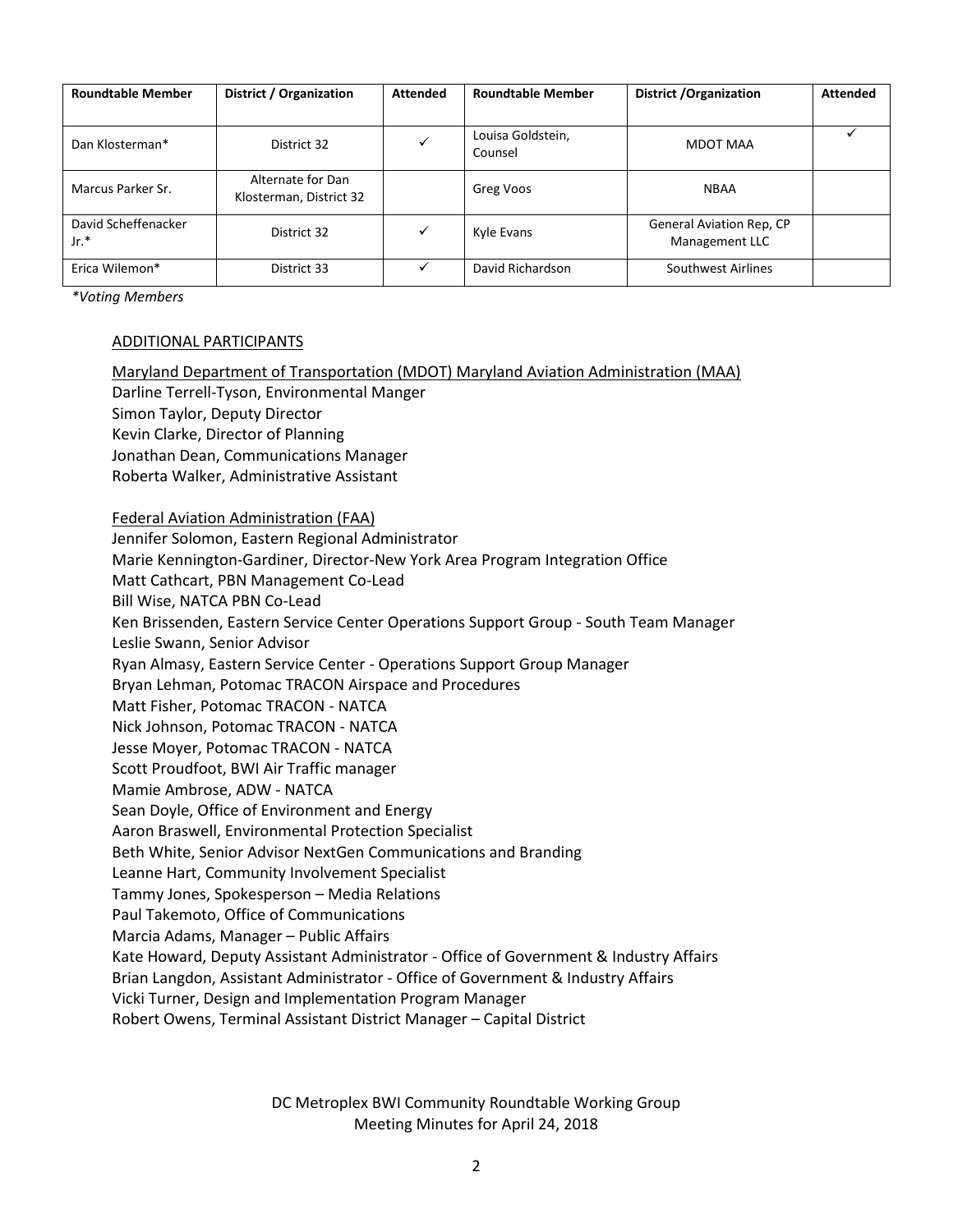Contractor Support Kurt Hellauer, HMMH Adam Scholten, HMMH Kim Hughes, HNTB Royce Bassarab, HNTB Bill Lebegern, HNTB

## MEETING MATERIALS

Participants received the following materials in advance:

- Meeting Agenda for April 24, 2018
- Draft Meeting Minutes from February 20, 2018

Handouts at meeting:

- Meeting Agenda for April 24, 2018
- Draft Meeting Minutes from February 20, 2018
- DC Metroplex BWI Community Roundtable 2017 Annual Report
- Letter from DC Metroplex BWI Community Roundtable to FAA dated September 8, 2017
- Environmental Terms and Definitions
- Baltimore Specific Information
- BWI Marshall Airport Diagram
- Overview of Environmental Study Process and Next Steps

Presentations at meeting:

- Runway 15R and 28 Departure Flight Tracks pre and post-Metroplex Implementation
- Runway 33L Arrival Flight Tracks pre and post-Metroplex Implementation
- FAA Presentation Titled "FAA 7100.41 Design Team Outcomes and Conceptual Procedures"
- FAA Proposed Procedure Presentation Boards

#### **1. INTRODUCTIONS (6:20)**

Mr. Lance Brasher (Chair) welcomed attendees and began the meeting.

#### *Member roll call*

Mr. Brasher welcomed attendees to Lindale Middle School and asked members of the Roundtable to introduce themselves. He requested members include the legislative district they represented to allow members of the audience to identify with their district's Representative. Roundtable members introduced themselves to meeting attendees.

#### *Roundtable background*

Mr. Brasher provided an overview of the Roundtable and discussed the history of how the Roundtable was formed. He explained the Roundtable was formed in March 2017 in response to flight path changes implemented as part of NextGen and the DC Optimization of Airspace and Procedures in the Metroplex (DC Metroplex). Mr. Brasher noted there was a large amount of public demand from within the Baltimore and Washington D.C. Metro areas for action to be taken to rectify flight path changes. This lead to the FAA to request the formation of the DC Metroplex BWI Community Roundtable (Roundtable) to include members representing the various legislative districts and counties surrounding BWI Marshall.

Mr. Brasher noted that at the first meeting of the Roundtable in March 2017, the Roundtable requested the FAA return flight paths back to historical patterns that existed prior to the implementation of the DC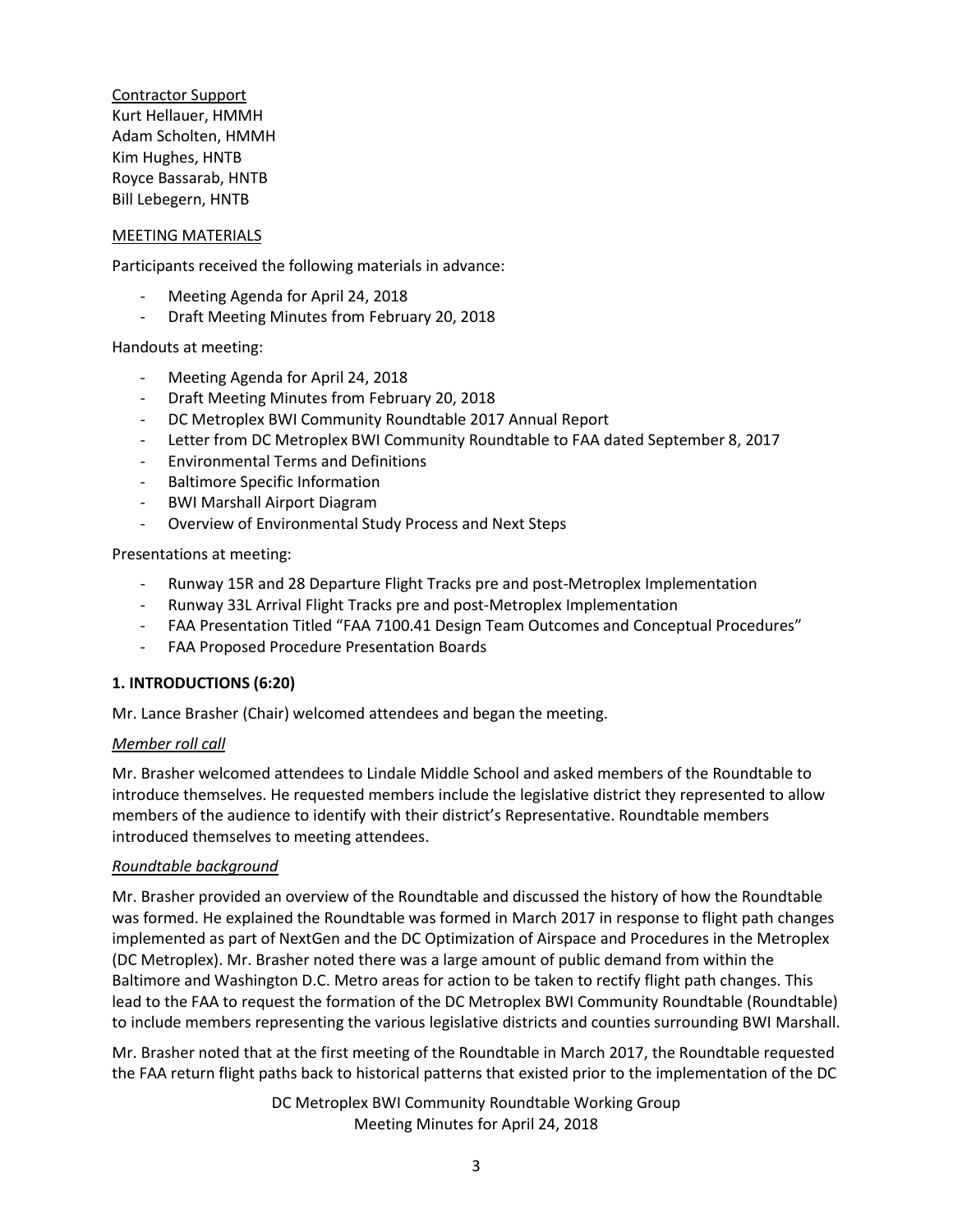Metroplex. Mr. Brasher presented graphics depicting pre and post-Metroplex flight paths for BWI Marshall Runway 15R and 28 departures, as well as Runway 33L arrivals. He explained how the pre-Metroplex tracks were largely dispersed compared to the highly concentrated paths that occurred after the implementation of the DC Metroplex. Mr. Brasher noted that based on this concentration of flight paths associated with the implementation of the DC Metroplex, the Roundtable adopted a unanimous resolution for the FAA to revert flight paths back to the dispersed patterns that existed prior to DC Metroplex implementation and wrote a letter to Ms. Elizabeth Lynn Ray of the FAA detailing the Roundtable's request. In response to the Roundtable's letter Ms. Ray indicated the FAA could not revert to prior versions of flight procedures at BWI Marshall as they no longer existed, but the FAA may be able to provide some interim measures that could provide relief. Mr. Brasher noted the FAA followed up with the Roundtable by having preliminary meetings in May and June of 2017, but that it was evident the FAA was not familiar with the issues of concentrated flights and aircraft flying at low altitudes as was being detailed by Roundtable members.

Mr. Brasher continued and explained that at a July meeting of the Roundtable, Mr. Robert Owens of the FAA explained that part of the issues with aircraft flight path concentrations were the result of aircraft reductions in the number of aircraft vectored by air traffic controllers. At that meeting, Mr. Owens elaborated further that air traffic controllers directing aircraft to navigational points combined with new technology was contributing to the reduction in the amount of dispersion of aircraft flight paths. Mr. Brasher noted that in response to the July meeting the Roundtable wrote a second letter to the FAA requesting increased used of vectoring and was optimistic this would help address the Roundtable's concerns.

Following the July Roundtable meeting in early August, Mr. Brasher noted the FAA formed a Performance Based Navigation (PBN) Working Group that was partially charged with working to mitigate the Roundtable's concerns. In response to the formation of the working group, Mr. Brasher explained the Roundtable was concerned that the PBN Working Group did not understand the Roundtable's requests, and drafted a letter to the FAA in September 2017. In the letter, the Roundtable identified three primary areas where the FAA should make improvements as it relates to flight path changes implemented as part of the DC OAPM. Specifically, the Roundtable's letter noted that aircraft flight paths had shifted for departures and arrivals, became more concentrated, and were flying at lower altitudes than prior of the implementation of the DC OAPM and that these issues should be corrected. Mr. Brasher indicated that to-date the Roundtable has not received a favorable response from the FAA and that the FAA presented initial proposed procedure designs to the Roundtable in November of 2017.

## *Review and approve agenda for tonight's meeting*

Mr. Brasher moved on to discuss the agenda for the meeting. He inquired if Roundtable members desired to discuss the agenda or make revisions. Mr. Paul Verchinski moved to approve the agenda. Mr. Mr. Jesse Chancellor seconded the motion. All were in favor. Tonight's meeting agenda is approved.

#### *Review and approve February 20, 2018 meeting minutes*

Mr. Brasher discussed the February 20, 2018 meeting minutes and noted that although the minutes were circulated in advance of the March meeting, that meeting was cancelled due to adverse weather. He noted that MDOT MAA had informed him they had some clarifications that would like to be made to the minutes. Mr. Adam Scholten of HMMH reviewed clarifications to the minutes regarding the circulation of the December minutes at the January Roundtable meeting, clarification to the identification of Mr. Chancellor, the National Environmental Policy Act (NEPA), and the spelling of the community of Harmans Woods. Mr. Verchinski moved to approve the February meeting minutes with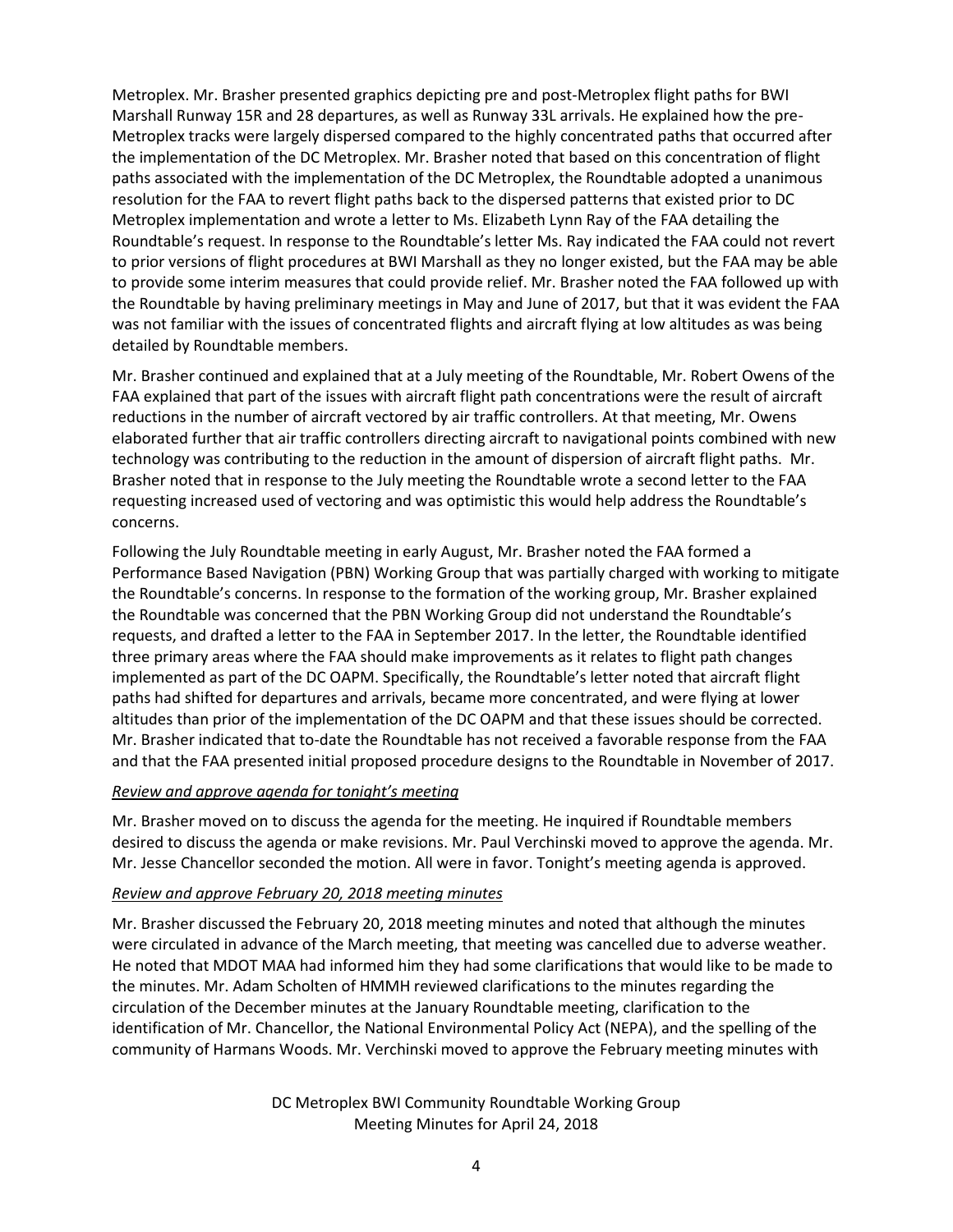HMMH's corrections. Mr. Evan Reese seconded the motion. All were in favor. The February 20, 2018 meeting minutes are approved.

## *Discussion of Schedule*

Mr. Brasher discussed the schedule for the remainder of the meeting. He noted that the FAA will be presenting, and asked that all questions be held until the end. Mr. Brasher also noted that following the presentation, the FAA would be answering questions from the public at various storyboard stations. Mr. Brasher encouraged attendees to submit questions posed to the FAA and associated responses to a website and e-mail address provided by Ms. Linda Curry. He emphasized that by submitting questions and responses to the website, the Roundtable would be able to better track questions posed to the FAA and responses.

Mr. Chancellor noted that before moving to the FAA presentation, he wanted to ensure attendees were aware that the Roundtable maintains a separate e-mail list from that maintained by the MDOT MAA that provides updates on Roundtable specific activities. He noted at the conclusion of the meeting, members of the Roundtable Communications Committee would be identified and available to subscribe interested attendees to the Roundtable e-mail list.

# **2. FAA PRESENTATION ON PROGRESS OF CAPITAL PROJECT PERFORMANCE BASED NAVIGATION (PBN) WORKING GROUP**

Mr. Brasher moved to the FAA presentation and introduced Mr. Leslie Swann of the FAA. Mr. Swann noted he was a Senior Advisor for Airspace Services at the FAA and that the FAA would be presenting proposed procedure designs that were designed to help mitigate the concerns over aircraft flight paths identified by the Roundtable. He also noted that throughout the presentation, he would be calling upon a variety of FAA Subject Matter Experts (SMEs) in attendance as well as Ms. Jennifer Solomon, the FAA Eastern Regional Administrator to help discuss proposed procedure designs and next steps.

Mr. Swann presented the agenda for the presentation. He noted it was important to identify that the information within the presentation does not constitute a final decision of the FAA nor does it reopen the Finding of No Significant Impact (FONSI) Record of Decision (ROD) for the DC OAPM. Mr. Swann also noted that the presentation depicts a number of proposed procedure designs that were intended to address some of the concerns of the Roundtable as well as address safety concerns identified by the FAA. He indicated that at the conclusion of the presentation, the FAA would request a recommendation from the Roundtable regarding the presented proposed procedure designs and provide an opportunity for the Roundtable to ask questions.

Mr. Swann reviewed the history of BWI Marshall. He noted the airport was opened on June 24, 1950 and is currently the busiest airport by passenger enplanements in the Baltimore-Washington Metropolitan Area. He noted due to increased passenger enplanements across the country, Congress directed the FAA to modernize the National Airspace System (NAS) as part of the FAA Modernization and Reform Act of 2012. In conjunction with the act, Mr. Swann explained the FAA implemented Metroplex's across the country that included the DC Metroplex. As part of the DC Metroplex, an Environmental Assessment (EA) was completed and made available to the public on June 20, 2013. This was followed by a 30-day open public comment period and subsequent FONSI/ROD on December 30, 2013.

Mr. Swann discussed that following the implementation of the DC Metroplex, the FAA asked the communities surrounding BWI Marshall to form a Roundtable that would serve as a forum to discuss concerns regarding flight path changes associated with the DC Metroplex and provide a mechanism for communities to make recommendations for changes to the FAA through coordination with the MDOT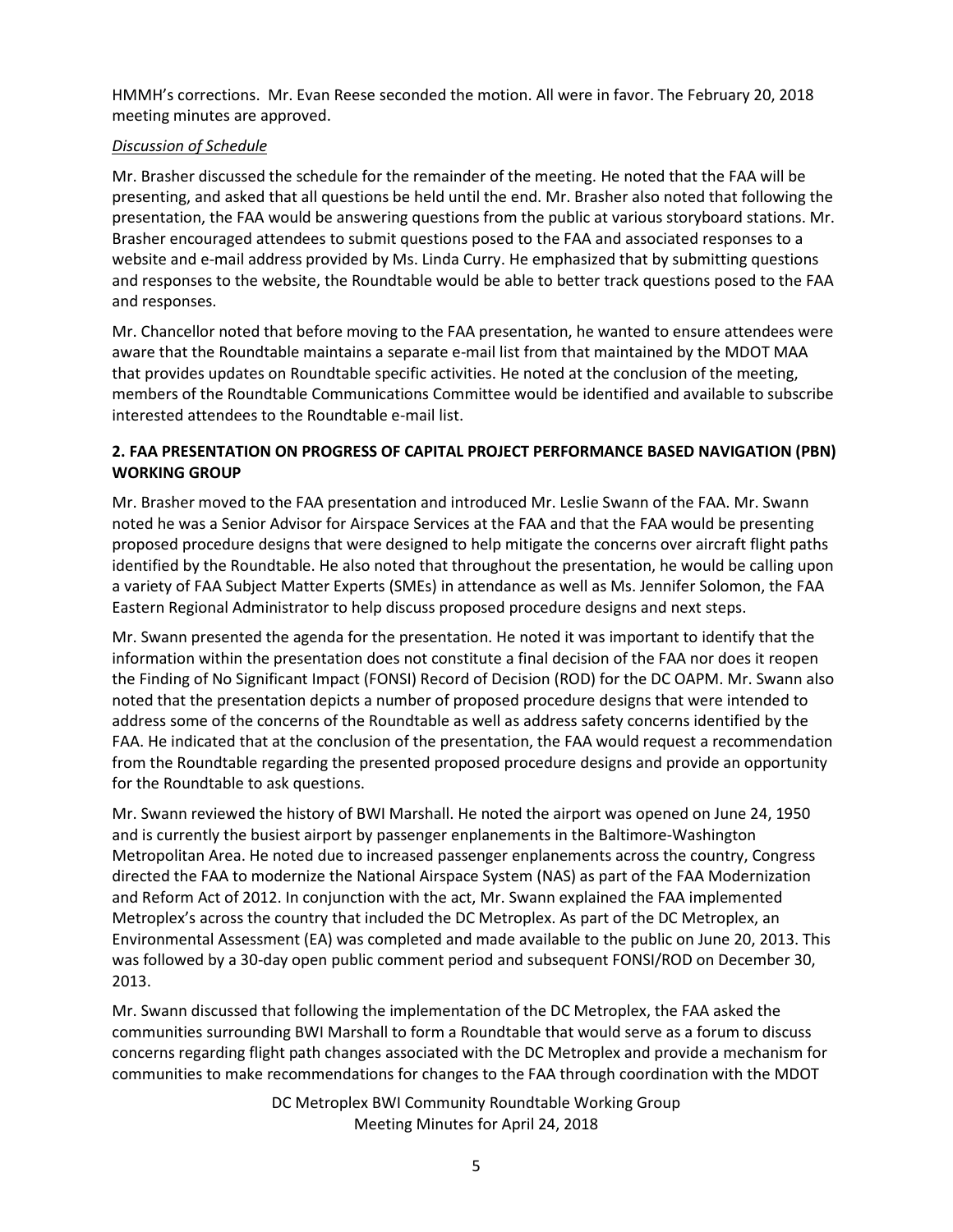MAA. He continued by reviewing the letters from the Roundtable to the FAA regarding requests to change aircraft flight paths including restoring flight paths to historical patterns, increasing dispersion, and increasing aircraft altitudes. Mr. Swann explained in response to these letters, the FAA formed a Performance Based Navigation (PBN) Working Group consisting of industry, air traffic control facilities, and the MDOT MAA with the goal of collaboratively reviewing the Roundtable's requests and working to mitigate BWI Marshall arrival and departure flight path changes. He noted that the remainder of tonight's presentation were the results of the PBN Working Group's efforts and that he hoped it would address some of the Roundtable's concerns.

Mr. Swann continued and explained that the remainder of the presentation was divided into two parts. The first part discussing conceptual procedure changes intended to address the concerns of the Roundtable, and the second addressing procedure changes necessary to meet FAA safety and criteria requirements. He explained further and noted that some procedure changes were required outside of those requested by the Roundtable based on a criteria code that stated a procedure needs to comply with specific parameters in order to maintain safety and efficiency. Mr. Swann compared procedure criteria to building a home, and noted that when you build a home you must meet the local criteria established in building codes in order to ensure the structure is safe. He explained procedures are designed in the same way, and must meet a similar code to ensure safety based on the varying different aircraft that will utilize the procedures.

Mr. Swann moved on to discuss that in the past vectoring was a primary means of air traffic control, and that this has recently changed with the advancement of satellite based PBN technology. He noted that PBN is being used more frequently since it delivers a more repeatable flight path that increases safety and efficiency throughout the NAS. Mr. Swann concluded that due to the mandate from Congress to implement PBN procedures and the increased safety that results from increased use, the FAA does not plan to return to vectoring aircraft as a primary means of air traffic control for arrival or departure aircraft.

Mr. Swann introduced Mr. Matthew Cathcart and William Wise from the FAA who would be presenting the FAA's proposed procedure changes at BWI Marshall. Mr. Cathcart introduced himself and Mr. Wise and explained their roles as leads for the PBN Working Group changing procedures at BWI Marshall. He noted the PBN Working Group had to operate under a variety of constraints including traffic from other airports, safety, and restricted airspace throughout the Baltimore-Washington Metropolitan area. Mr. Cathcart also explained the benefits the Working Group was hoping to achieve by modifying BWI Marshall procedures and highlighted improvements in automated aircraft climbs and descents as well as reduced aircraft fuel burn and separation conflicts.

Mr. Cathcart moved on to present the proposed procedure changes for departure procedures at BWI Marshall known as Standard Instrument Departures (SIDs) and presented runway usage for BWI Marshall departures. He highlighted that Runway 28 was the primary departure runway with 63.4 percent of annual departure operations, and runway 10 was the least used runway with 0.5 percent of departure operations. Mr. Cathcart explained the request from the Roundtable was for the FAA to return to pre-Metroplex aircraft flight paths, and to meet that request the FAA modified all proposed departure procedures to comply with the BWI Marshall voluntary noise abatement procedures. He also noted a new procedure was created, known as the LINSE, which mimicked pre-Metroplex flight tracks.

DC Metroplex BWI Community Roundtable Working Group Meeting Minutes for April 24, 2018 Mr. Wise introduced himself and started presenting each of the proposed procedure changes. He noted to mimic dispersion, one of the existing departure procedures at BWI Marshall, known as the TERPZ, was amended and split into two procedures. He noted the amended TERPZ was expected to be utilized by approximately 74 percent of Jet departures to the south and west, and the new LINSE procedure would serve Jet departures to the northwest and the remaining 26 percent of traffic that previously would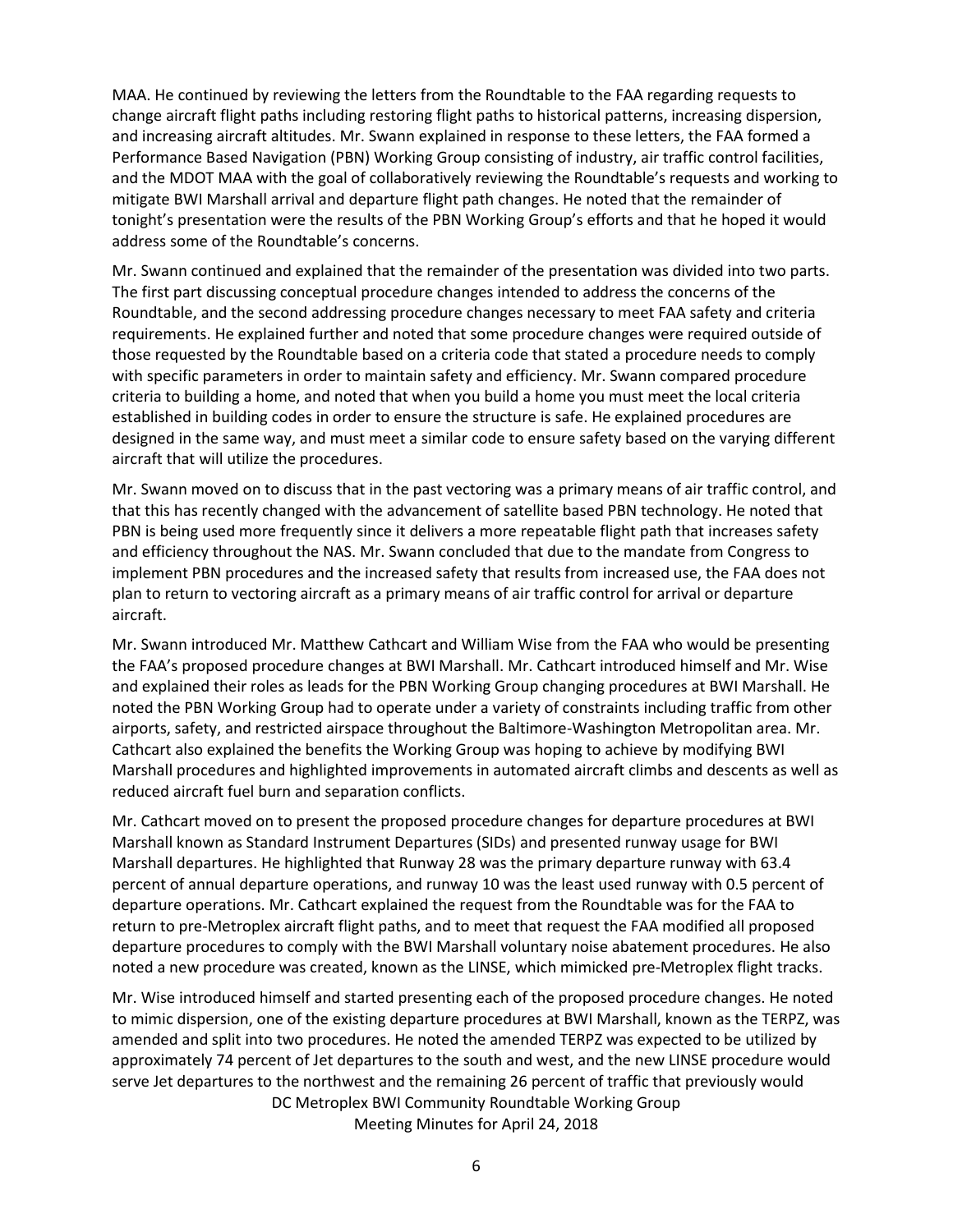have flown the TERPZ procedure. Mr. Wise explained the amended TERPZ and new LINSE were designed using pre-Metroplex flight paths and comply with BWI Marshall voluntary noise abatement procedures.

Mr. Wise presented the amended TERPZ procedure for Runway 15R and 15L. He explained Runways 15R and 15L are utilized approximately 29 percent of the time, and that a new waypoint WARYN was created 0.7 nautical miles from the end of runway 15R to conform with voluntary noise abatement procedures. He also noted the waypoint SARLY was removed from the procedure, and that instead aircraft would navigate to a new waypoint BOBYJ which would shift flight paths approximately 1.3 nautical miles to the south of where they are today. Mr. Wise also noted that the waypoint WONCE was moved 3.68 nautical miles to the west and temporarily renamed NEW WONCE until the procedure is published. Mr. Wise concluded by discussing how the WAYRN waypoint is a fly-over waypoint, which will require aircraft to fly over the WAYRN waypoint prior to commencing a turn toward another waypoint instead of a fly-by waypoint that allows aircraft to initiate a turn toward another waypoint prior to the WAYRN waypoint being reached.

Mr. Wise moved on to present the new LINSE departure for Runway 15R and 15L serving departures to the northwest. He explained the LINSE departure for Runway 15R and 15L was similar to the amended TERPZ procedure, except aircraft will navigate to the waypoint AADDY south of the waypoint NEW WONCE in order to mimic the dispersion of pre-Metroplex flight paths.

Mr. Wise continued and presented the amended TERPZ procedure for Runway 28. He noted the amended TERPZ would serve approximately 74 percent of current Runway 28 departures, with the new LINSE procedure serving the remaining 26 percent of Runway 28 departures. Mr. Wise explained a new waypoint JLENN was created 3 nautical miles from the end of Runway 28 to comply with the BWI Marshall voluntary noise abatement procedure and that the waypoint WONCE was moved 3.68 nautical miles to the west and temporarily renamed NEW WONCE until the procedure is published as was done for runway 15R and 15L.

Mr. Wise next presented the new LINSE departure for Runway 28 serving departures to the northwest. He explained the LINSE departure for Runway 28 was similar to the amended TERPZ procedure, except aircraft will navigate to the waypoint AADDY south of the waypoint NEW WONCE in order to mimic the dispersion of pre-Metroplex flight paths as had been done for Runway 15R and 15L LINSE departures.

Mr. Wise concluded presentation of the proposed departure procedure changes by reviewing the amended CONLE and FIXET departures. He explained that the CONLE departure procedure is for Jet aircraft departing to the south, and that the FIXET is used only for southbound Jet departure aircraft during periods of adverse weather. Mr. Wise explained that the CONLE and FIXET departures for Runways 15R and 15L remained unchanged, and that for Runway 10 the waypoint JWALL was created at one nautical mile from the end of Runway 10 to comply with the BWI Marshall voluntary noise abatement procedure. He noted that for Runway 28 departures, a restriction was added at the waypoint RAISN for aircraft to cross at or below 7,000 feet above Mean Sea Level (MSL) to allow for aircraft continuous climbs and that the waypoint STABL was moved 1.5 nautical miles to the east to meet FAA safety criteria.

Mr. Wise moved to present the proposed design for Terminal Transition Routes known more commonly as T-Routes. He explained T-Routes are satellite based low altitude routes that will replace the legacy Victor Airways that rely on ground based navigational aids. Mr. Wise explained that currently aircraft fly on Victor Airways over the Baltimore VHF Omnidirectional Range/Tactical Air Navigation (VORTAC) that limit the ability for departures to maintain continuous climbs off BWI Marshall. He also explained that the creation of T-Routes is necessary in order to provide more efficient routings for aircraft below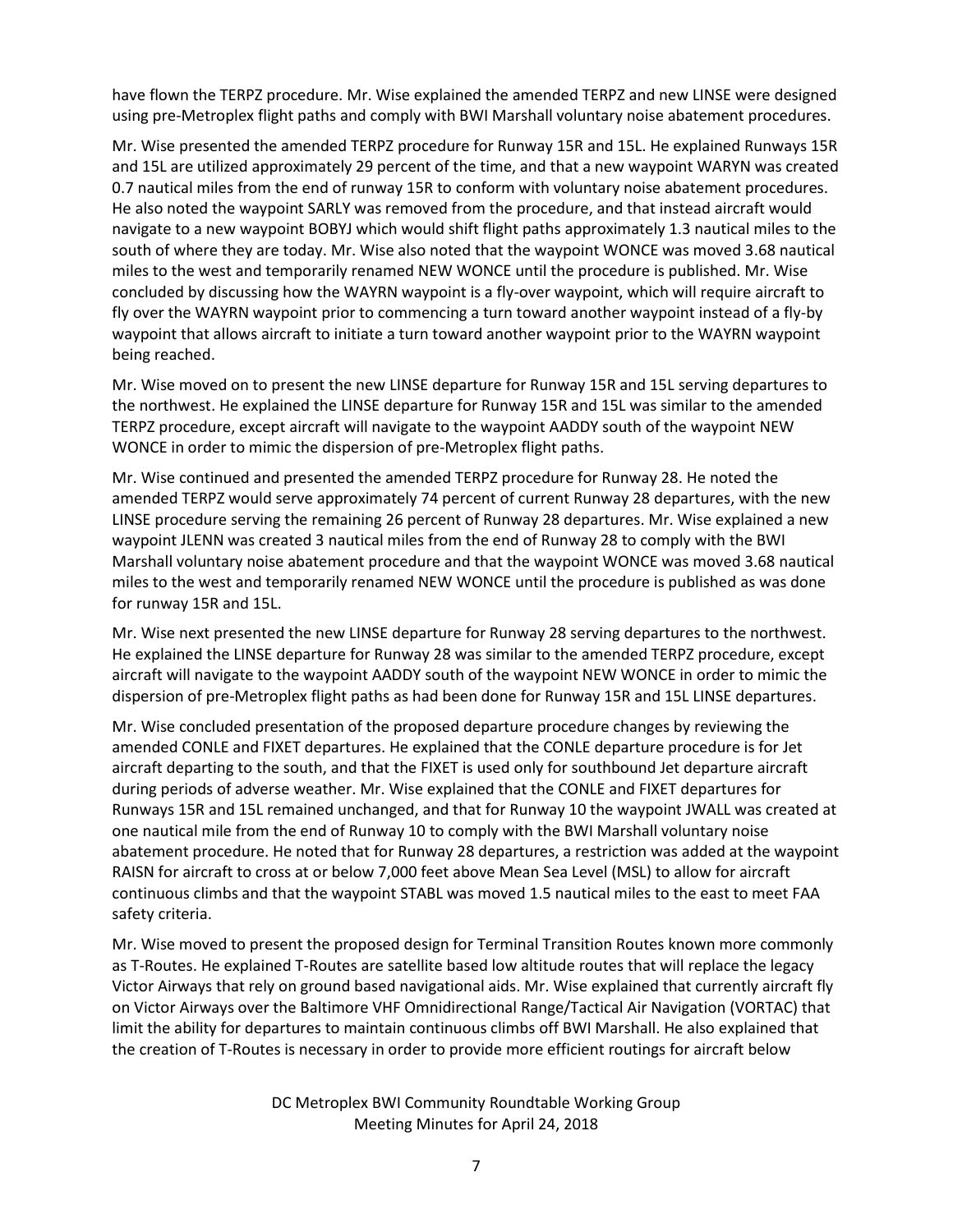17,000 ft. MSL, avoid the Washington D.C Flight Restricted Zone (FRZ), and deconflict overflights from BWI Marshall arrivals and departures.

Mr. Wise presented T-356. He noted T-356 would allow BWI Marshall Tower to issue climb-via clearances, which allow aircraft to fly a repeatable and efficient predetermined climb pattern. He provided an example that currently Runway 33L and 33R BWI Marshall departures are restricted to maintaining 4,000 ft. MSL on initial departure in order to maintain separation from the Victor Airways until making contact with the departure controller. Mr. Wise presented that by creating T-356 with a restriction that aircraft on T-356 cannot fly below 6,000 ft. MSL, that now departures off Runway 33L and 33R will climb continuously through an efficient profile by being able to utilize climb-via clearances. Mr. Wise concluded presentation of the T-Routes by emphasizing that the goal of the T-Route designs were to allow departure aircraft to climb as high as possible as quickly as possible and provide deconflictions from BWI Marshall departure and arrival procedures.

Mr. Wise moved on to present changes to BWI Marshall arrival procedures known as Standard Terminal Arrival Routes (STARs). He noted the primary Runway for arrivals at BWI is Runway 33L, with the second busiest Runway being Runway 10. He noted all the STARs at BWI Marshall utilize descend-via clearances to allow for optimized aircraft descents and avoid aircraft leveling off. Mr. Wise discussed changes to the ANTHM arrival procedure that serves arriving Jet aircraft from the west, and noted a navigational point needed to be renamed from "HOIST" to "HOYST" do to the same name being used for another navigational point in Canada. He noted the ANTHM also was changed to include a restriction for aircraft to maintain 210 knots at the navigational point FINNZ for runway 28 arrivals, and that the navigational points ASHOR and GRAMZ were moved 0.9 Nautical Miles to the north to help create more spacing for aircraft on the downwind for Runway 28. Mr. Cathcart interjected, and described how a downwind is used by air traffic controllers to sequence aircraft as they become aligned with the runway and that by moving the ASHOR and GRAMZ navigational points aircraft will be in a better position to be sequenced by air traffic controllers. Mr. Wise agreed, and discussed changes to the TIRSH arrival procedure. He explained the changes to the TRISH were the same as previously described for the ANTHM.

Mr. Wise continued and presented changes to the MIIDY arrival procedure. He noted the MIIDY is an arrival procedure that serves arriving Jet aircraft from the southeast, and noted the MIIDY was changed to include a restriction for aircraft arriving to Runway 28 to cross the navigational point TROPS at 11,000 ft. MSL and 250 knots. Mr. Wise explained aircraft are already told to do this today, and that adding this restriction to TROPS was to help codify the procedure. He concluded by noting that the MIIDY was also changed to remove speed restrictions of 250 knots at the BILIT and TRUTH navigational points, remove the navigational fix HURTZ, and move the point TROYZ one nautical mile to the south of the current track to allow better sequencing of aircraft by air traffic control for Runway 28.

Mr. Wise concluded the presentation of the proposed BWI Marshall procedure changes and introduced Ms. Jennifer Solomon, Eastern Regional Administrator of the FAA to discuss next steps. Ms. Solomon introduced herself and explained that after this meeting, the FAA is requesting a recommendation from the Roundtable by June 25, 2018 based on the proposed procedures included in this presentation. She noted tonight's meeting was intended to help the Roundtable understand what options are available for working to address the Roundtable's concerns and provide information for the Roundtable to consider when forming a recommendation to the FAA. Ms. Solomon continued that once a recommendation is received from the Roundtable regarding the proposed procedures, the procedures could then be put through the environmental review and public comment process as well as safety checks to verify the procedures comply with the FAA's mission. Ms. Solomon emphasized that as meeting attendees reviewed the storyboards they should ask any questions that they have as the FAA wants the Roundtable to understand how the procedures may be changed. She noted that if the Roundtable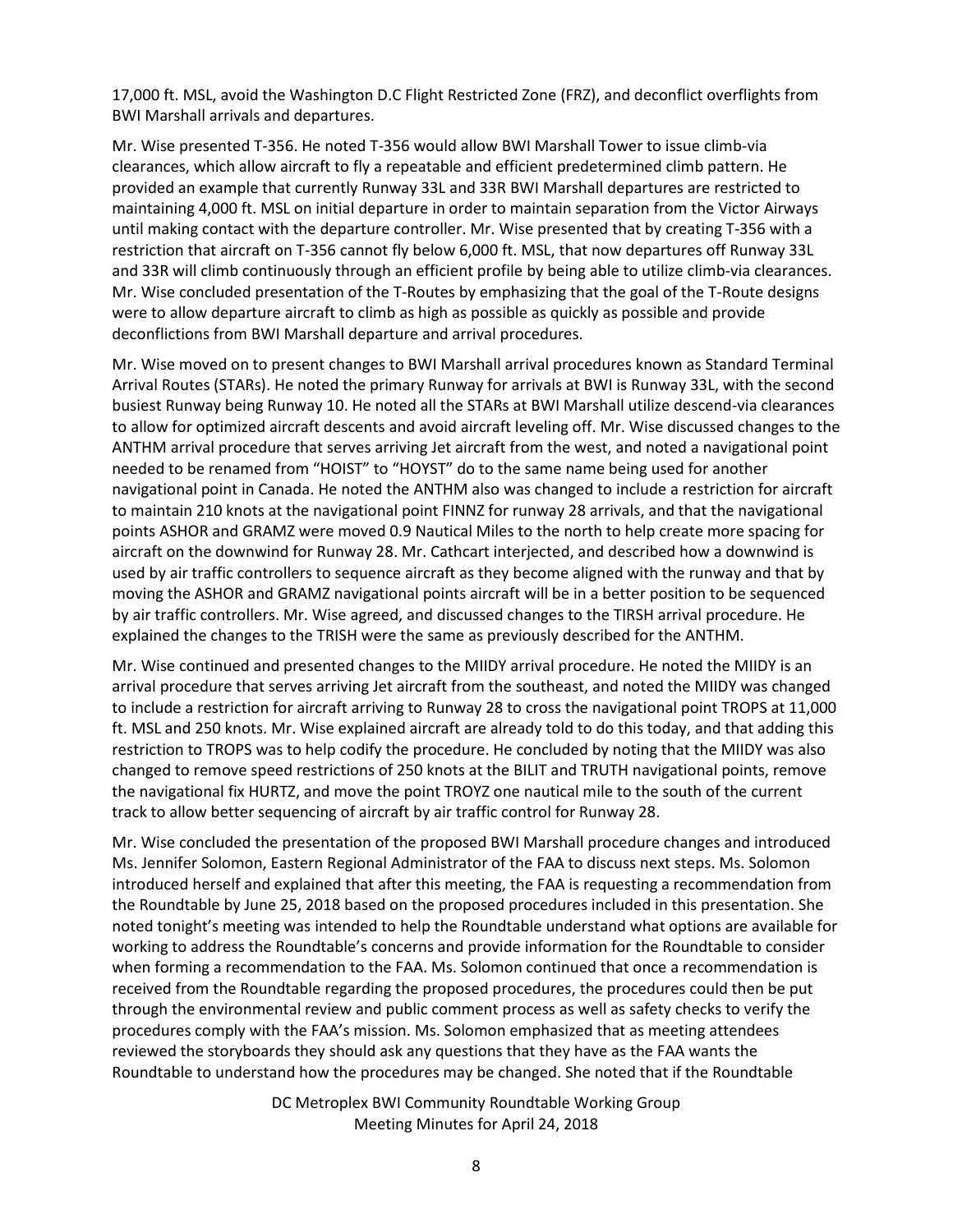recommends to the FAA the procedures be changed, it is a long process to implement the procedures that could continue through early 2020. Ms. Solomon concluded by explaining that if there are further changes to the procedures that are required to meet safety or other considerations the FAA will communicate with the Roundtable what those changes are and come back for a subsequent briefing if necessary.

### **Deliverables:**

 Roundtable to provide recommendation to the FAA on implementation of presented proposed procedure changes

## **3. FAA PRESENTATION QUESTION AND ANSWER**

Mr. Brasher thanked the FAA, Ms. Solomon, Mr. Wise, and Mr. Cathcart for the presentation. He noted to start the question and answer session; there was a resolution from one of the Roundtable board members. Mr. Verchinski noted that Ms. Solomon and Mr. Swann were seeking specific recommendations, but the Roundtable does not have a budget for technical experts. He explained the MDOT MAA provides technical expertise, and that this is a situation the FAA has created by asking the Roundtable to solve the FAA's problems. Mr. Verchinski motioned that since the FAA has requested that the RT make a recommendation regarding their PBN changes presented tonight, and that the Roundtable's technical support is the MAA, that the Roundtable instructs the MAA to do a robust, thorough and professionally complete technical analysis of the FAA's proposed PBN changes and make a recommendation to the Roundtable based on the Roundtable's March 2017 resolution. Mr. Chancellor seconded the motion. Mr. Richard Campbell interjected, and noted that whatever analysis is conducted by the MDOT MAA should present the results in a fashion similar to those used for the current BWI Marshall Airport Noise Zone (ANZ) map. He noted an ANZ like format would provide the Roundtable with a better understanding of how the FAA's proposed procedure changes may affect aircraft noise at communities surrounding BWI Marshall than maps of aircraft flight tracks. Mr. Drew Roth requested a vote on Mr. Verchinski's motion be tabled until the completion of the question and answer session, as there are many things the Roundtable still does not know about the FAA's proposed procedures.

Mr. Brasher noted that the EA for the DC Metroplex was released in June 2013 followed by a ROD shortly thereafter with a statute of limitations. Mr. Brasher inquired if the FAA knew what the expiration date of the statute of limitations after the ROD was. Mr. Swann responded he did not have the date. Mr. Brasher inquired further and asked if the FAA will waive the statute of limitations on claims with respect to the ROD for the DC Metroplex EA. Mr. Swann and Ms. Solomon responded no. Mr. Brasher then inquired if the FAA knew if the shift from air traffic controllers vectoring aircraft on arrival to clearing them direct to navigational points was something that was part of the DC OAPM and covered in the DC OAPM EA. Ms. Solomon responded that the purpose of the meeting this evening is to discuss the path forward for the FAA proposed procedure designs. She noted that the FAA would be happy to respond to questions on what was in the EA outside of this meeting, but that this meeting was focused on providing experts to answer questions from the Roundtable regarding proposed procedure changes to aid in helping the Roundtable form a recommendation on the proposed procedures.

Mr. Brasher moved on to inquire to the FAA under what environmental grounds was the decision made to have controllers clear aircraft to navigational points instead of vectoring. Ms. Solomon noted she did not know this information off hand, and that the FAA would be happy to respond to questions regarding the 2013 ROD, but that the purpose of this meeting was to discuss the FAA proposed procedure changes. Mr. Brasher noted that presumably if the decision to have controllers stop vectoring was not covered by the EA it was covered by some other environmental documentation. He inquired if the FAA had gone back to look at any actions taken by the FAA regarding Categorical Exclusions (CATEXs) as was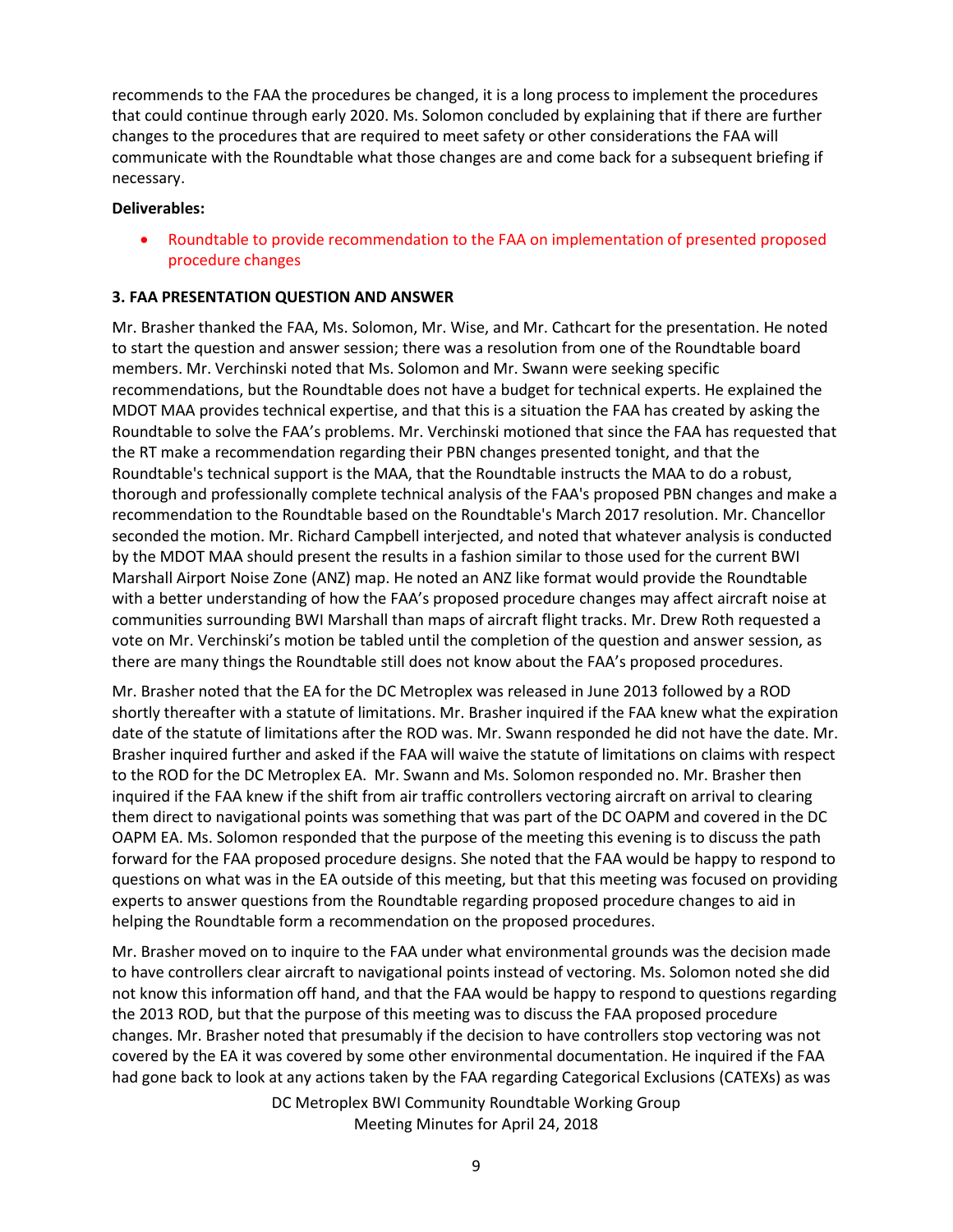required by the National Defense Authorization Act (NDAA) of 2012. Mr. Brasher noted his review of the DC Metroplex EA made no mention of moving away from vectoring and he assumed the FAA relied on a CATEX for the environmental evaluation of these actions. Ms. Solomon responded and noted that if it was a requirement for the FAA to review the procedures that she assumes the FAA complied with that requirement but noted she could not speak to it specifically. Ms. Solomon again emphasized the FAA would be happy to respond to questions regarding the NDAA, but that the purpose of this meeting was to discuss the FAA proposed procedure changes

Ms. Mary Reese inquired what the FAA had done to address the concerns of the Roundtable about Runway 33L arrivals. Mr. Wise responded that some preliminary changes to Runway 33L arrivals were discussed with the Roundtable in November of 2017, but that no PBN procedure was developed. Ms. Erica Wilemon noted there was a slide in the November 2017 presentation to the Roundtable from the FAA that included a proposed procedure from the RAVNN to GRAFE navigational points for Runway 33L that avoided the navigational point SPLAT. Ms. Wilemon inquired if FAA remembered the presentation. Mr. Wise responded there was no PBN procedure at this time that was going to change how controllers direct or pilots fly their aircraft.

Mr. Evan Reese interjected and noted that the concern over Runway 33L arrivals was discussed at the August Technical Exchange meeting between the MDOT MAA and the FAA and that it appears the FAA has not addressed these concerns. Mr. Wise responded and noted he believed the FAA discussed with the Roundtable that there were percentages of aircraft flying from the navigational points GRAFE and SPLAT various percentages of the time and that a large portion of the time aircraft are executing visual approaches. He noted from a PBN standpoint, there was not a procedure the FAA could develop that would have benefited visual approaches or other Runway 33L approaches at GRAFE or SPLAT. Ms. Reese responded that it was not that the FAA could not change the procedures; it's that the FAA didn't, and inquired if the FAA could have modified existing procedures to create higher altitudes. Mr. Wise explained that visual approaches allow the pilot to fly the aircraft as they see fit to navigate to the runway both laterally and vertically and that a PBN procedure would not have changed aircraft altitudes with relation to visual approaches. Ms. Reese inquired why the FAA did not submit higher altitudes at some of the navigational points such as SPLAT. Mr. Wise responded that the altitude at SPLAT is based on a calculated descent gradient that aircraft meet based on current flight standards, but the Roundtable was free to provide recommendations to the FAA for future consideration.

Mr. Chancellor noted the Roundtable from the outset of this process has struggled to get information that the average person can understand. He explained he appreciates the FAA's technical expertise, but it doesn't help the Roundtable understand how the FAA is addressing the Roundtables issues. Mr. Chancellor noted it appears the PBN Working Group worked on the Roundtable's issues as well as addressed some FAA procedural issues and inquired what percentage of the time the Working Group spent on issues raised by the Roundtable, and what percentage was spent on addressing other issues. Mr. Wise responded and noted all time was spent at addressing the Roundtable's issues and that every bit of the Working group's efforts was with the goal of trying to address the Roundtable's concerns.

Mr. Chancellor continued and noted his district is burdened by departures from Runway 28, and highlighted the fact the FAA moved the navigational point WONCE during the implementation of the DC Metroplex to a place aircraft where few aircraft flew before. He explained it appeared the FAA heard his district and made changes to the TERPZ departure and WONCE, but inquired what is going to be the specific change in people's lives based on what has been presented and wants a clear message from the FAA on what that change will be. Ms. Solomon responded that the FAA is here to try to provide an answer to those questions and that whether the FAA provides a single answer to all attendees or the answer is given to attendees individually at the storyboard stations the message will be the same. Mr.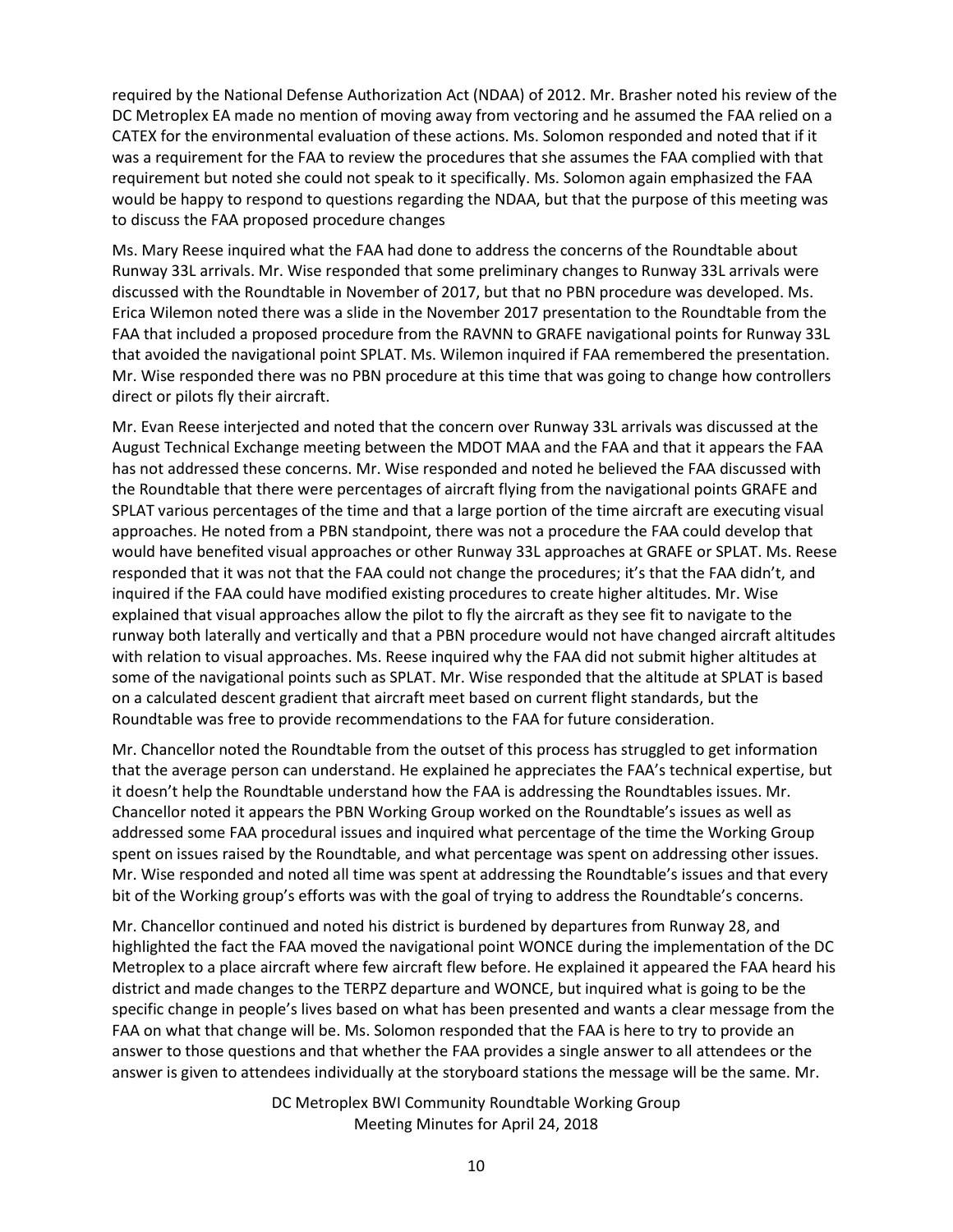Brasher noted that the question and answer session is the Roundtable's time and would appreciate the FAA answering the questions posed by the Roundtable. He noted he appreciated that the FAA wanted to review the storyboards, but this time is allocated to question and answer and the Roundtable expects the FAA to answer the questions posed. Mr. Chancellor noted that if Ms. Solomon was not able to answer his question one of the storyboard subject matter experts should come forward and answer.

Mr. Cathcart noted that all the storyboard experts were part of the PBN Working Group and have intimate knowledge of the procedures. He moved on to discuss Runway 28 departures and noted the proposed procedures are compliant with the BWI Marshall voluntary noise abatement procedures. Mr. Cathcart explained the proposed procedures are designed to mimic pre-Metroplex departures and they are an attempt to put aircraft as close as possible to historic flight tracks.

Mr. Roth inquired how wide a corridor aircraft would be flying on the new procedures and if the aircraft would be concentrated in a narrow corridor or spread out. Mr. Cathcart explained that none of the procedures have been flown yet and that the procedure presentations at this meeting are an estimate of how aircraft will fly the procedures based on flight simulations. He noted he couldn't say exactly where aircraft will be on the new procedures as they need to be flown, and that since some of the waypoints will be fly-by that result in aircraft turning at slightly different locations. Mr. Roth responded and inquired if fly-by waypoints would result in more dispersed tracks. Mr. Cathcart responded this was a possibility based on aircraft capabilities and where aircraft will anticipate starting turns.

Mr. Roth inquired about changes to departure aircraft climbs for Runway 28, and if aircraft will climb over a greater or lesser horizontal distance with the proposed procedure changes compared to how aircraft climb today. Mr. Wise explained that with climb-via clearances, aircraft would fly an optimized climb profile and that aircraft climb rates should be comparable to how they were flying before. Mr. Roth inquired further and asked if aircraft would be climbing at their highest climb rate or if aircraft could fly at a low climb rate and remain at low altitudes for a longer distance. Mr. Wise responded that climb rates are dependent on each specific aircraft type, aircraft operator, and aircraft weight and that these often vary on a flight-by-flight basis based on weather conditions. Mr. Wise noted he could not provide a specific climb rate, but noted aircraft must meet altitude restrictions where published.

Mr. Swann noted that the FAA understands the Roundtable wants aircraft to fly as high as possible, but that procedures also have to be designed to be useable by most aircraft. Mr. Roth responded and inquired if the climb rate from the airport on the proposed procedures were as high as possible given the aircraft fleet mix and typical aircraft loads at BWI Marshall. Mr. Swann responded that the proposed procedures were designed to accommodate use by as many aircraft as possible and that climb rate will vary based on many factors. Mr. Brasher inquired if the variability in aircraft climb rates were the result of pilot discretion and if the pilot has to climb at a specific minimum rate. Mr. Swann responded that this was a good question, and that the pilot has some impact on the variability of aircraft climb rates as well as variations in the performance of the aircraft.

DC Metroplex BWI Community Roundtable Working Group Mr. Evan Reese noted that aircraft can be restricted from using specific runways based on aircraft weight and performance categories. He explained the same should be the case for restricting aircraft departure operations that cannot meet a certain climb gradient. Mr. Reese continued and stated the FAA's metaphor for comparing building codes to aircraft flight procedures is flawed, as the FAA controls the specifications to how they build procedures as well as the procedures themselves. Mr. Reese inquired if the FAA knew how far behind the schedule was for NextGen implementation. Mr. Swann responded he did not have the answer to that question. Mr. Reese next inquired if Ms. Solomon had any experience as a pilot, air traffic controller, or managing the PBN process. Ms. Solomon responded in the negative but that she has been in the FAA for a long time. Mr. Reese inquired further and asked if the FAA had a timeline for implementing the proposed procedures or a formal memo detailing that the FAA

Meeting Minutes for April 24, 2018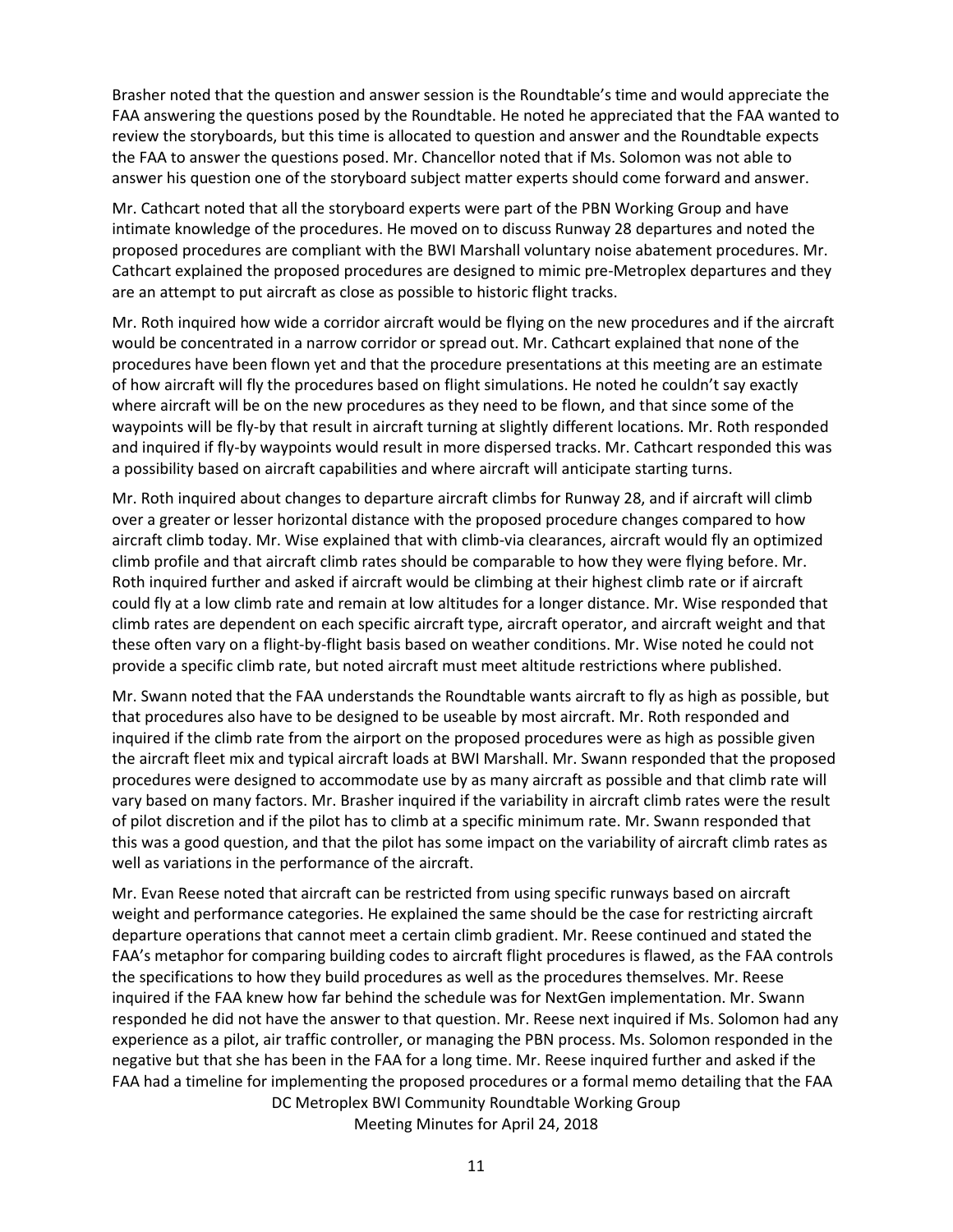will not move forward with the implementation of the proposed procedures until the FAA receives a recommendation from the Roundtable. Mr. Swann responded there was no formal memo, and that the timeline for the implementation of the procedures is dependent on when the Roundtable provides their recommendation. Mr. Reese indicated that did not make sense, and that he also did not understand why the FAA could make modifications to T-Routes but not make changes to arrival procedures such as the RAVNN STAR. Mr. Cathcart noted changes to approaches and further changes to arrivals were outside the PBN process and there was nothing further the FAA could do to mitigate the Roundtable's concerns.

Ms. Ellen Moss inquired about changes to Runway 28 departures turning to the south. Mr. Wise responded that Runway 28 departures to the south on the CONLE procedure were changed to allow aircraft to use climb-via procedures and best rate of climb based on aircraft performance. Mr. Roth inquired how the FAA expresses an aircraft flying at its best rate of climb and what restrictions are in place to ensure aircraft climb at their best rate. Mr. Wise responded there is a standard rate of climb for aircraft and that aircraft will set climb rates based on changing weather conditions, aircraft weight, aircraft type, as well as other factors. He also noted the airlines want aircraft to climb as quickly as possible as Jet aircraft operate more efficiently at high altitudes. Mr. Wise explained that the minimum aircraft climb rate was 250 feet per-nautical mile, and that most aircraft climb at 500 feet per-nautical mile. He also noted that the proposed departure procedure for Runway 15R has a climb gradient of 780 feet per-nautical mile. Mr. Wise explained that high climb gradients applied for long distances can overstress an aircraft, and that the airlines and aircraft manufacturers are the most knowledgeable parties to determine what climb rates are appropriate for various aircraft operating conditions. Mr. Brasher inquired if there was a requirement for aircraft to climb at their best rate of climb, and noted many communities are experiencing aircraft flying at lower altitudes that are the result of pilots climbing aircraft at a lower rate than they are capable of flying. Mr. Wise responded and discussed Runway 28 departures, and noted that in most cases pilots will climb aircraft at the best climb rate possible due to subsequent altitude restrictions on departure routes which aircraft must meet or inform air traffic control.

Mr. Verchinski discussed Runway 28 departures and noted that based on the FAA's presentation 74 percent of 28 departures would fly the proposed TERPZ procedure and 26 percent would fly the proposed LINSE procedure. He highlighted that even though aircraft would now be split between both procedures, it still represented two superhighways of aircraft in the sky. Mr. Verchinski referenced an MIT study regarding algorithms for dispersing aircraft and questioned why the FAA could not use an algorithm to provide dispersion in areas of historical flight paths. Mr. Wise responded and noted that aircraft flight systems can only go to a finite set of waypoints, and that at the current time aircraft flight systems are not capable of navigating to an unlimited set of departure waypoints.

Mr. Gary Smith inquired when the decision was made to not reconsider expanded use of vectoring for arrivals and departures to help disperse aircraft. Mr. Wise responded and noted air traffic control can vector aircraft at any time as needed for safety and efficiency. He presented slides depicting the airspace constraints surrounding BWI Marshall and discussed the complexity of the airspace in the DC Metropolitan area. Mr. Wise highlighted that departures and arrivals out of Dulles International Airport (IAD) and Regan National (DCA) significantly constrained the airspace.

Mr. Chancellor noted that the air traffic control system prior to modernization was hard on controllers due to the constant interaction that was required with pilots. He noted Congress then instructed the FAA to modernize the system to help to eliminate these issues. Mr. Chancellor continued and noted that the FAA chose to modernize the air traffic control system with the Global Positioning System (GPS), and that by doing so forgot to consider what impact that would have on communities underneath changing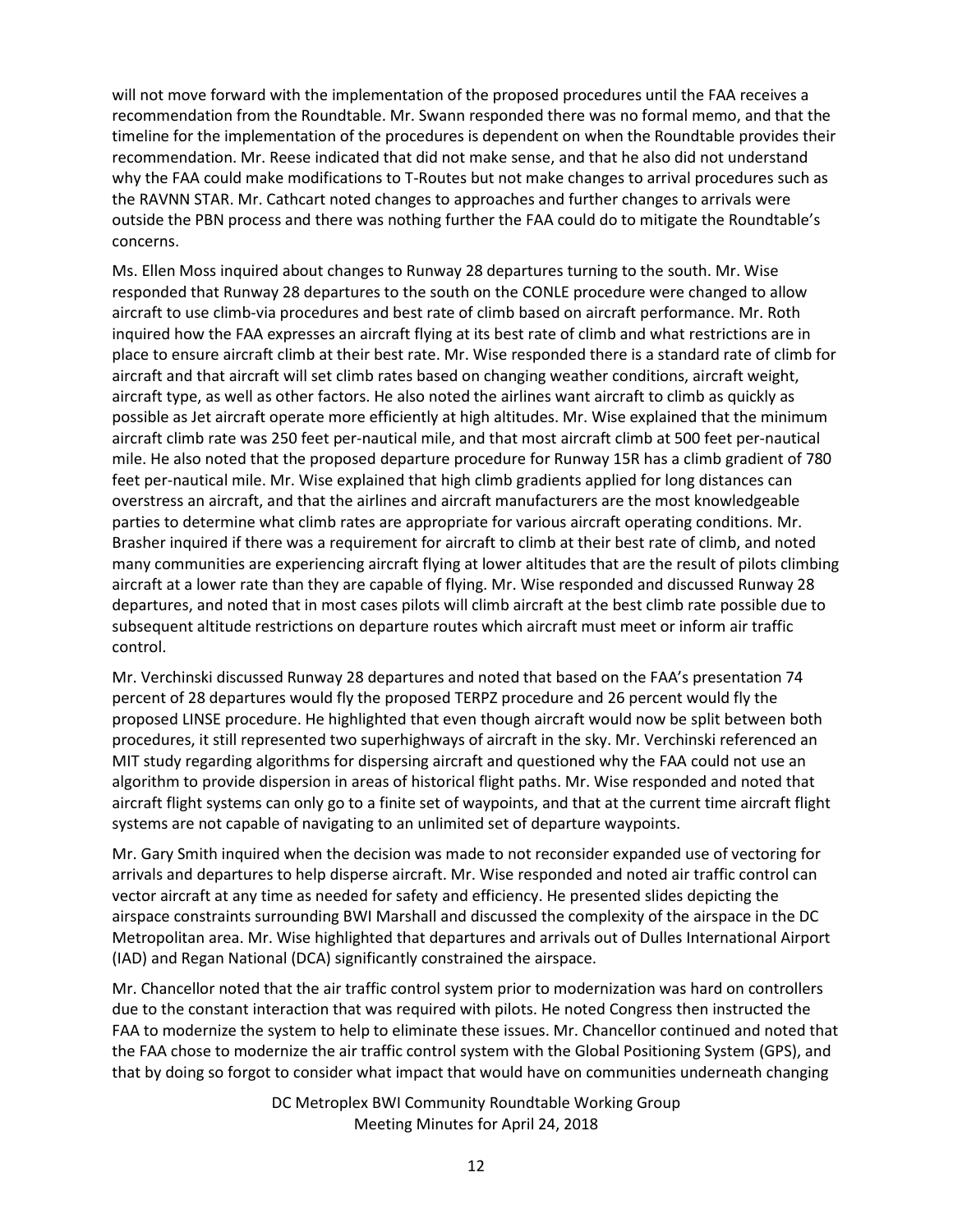flight paths. He noted the Roundtable wants to know what impact will the FAA modifying procedures around BWI Marshall have on the lives of affected communities. Mr. Chancellor highlighted that the FAA is considered the premiere worldwide Air Navigation Service Provider (ANSP), and that whatever procedural decisions the FAA makes on behalf of stakeholders the communities underlying those changes will be impacted by them on a daily basis. Mr. Swann clarified that stakeholders is a broad term and explained that stakeholders include the airlines, airport operators, and even the National Environmental Policy Act (NEPA).

Ms. Linda Curry noted that conversations by meeting attendees at the FAA storyboard stations was being disruptive and requested the FAA to stop conversations at the workstations. Mr. Swann requested attendees to keep the volume of discussions at the FAA workstations be kept to a minimum.

Ms. Mary Kennington-Gardner noted she was the prior FAA Eastern Region Regional Administrator and noted she worked extensively with Ms. Lynn Ray prior to her retirement. She explained that the FAA planned to conduct noise and other environmental modeling for the proposed procedure changes, but that the modeling would take place after consensus was received from the Roundtable on what proposed procedure changes should be implemented.

Mr. Pat Daly inquired about the status of responses to comments taken by the FAA at an October 2016 meeting at the Lindale Middle School or if the FAA ever responded to these comments. Ms. Solomon noted she was not sure if the comments received a response from the FAA, but would be happy to investigate. Mr. Robert Owens noted the comments were tabulated and shared with the MDOT MAA. Mr. Paul Shank responded the MDOT MAA would look into the status of the comments and provide an answer to the Roundtable.

\**Note: The MDOT MAA received and cataloged comments taken by the FAA in relation to the FAA's October 27, 2016 BWI Outreach meeting at Lindale Middle School. The comment matrix is available at:* 

# *[http://www.maacommunityrelations.com/\\_media/client/anznoiseupdate/2017/BWI%20Public%20Outre](http://www.maacommunityrelations.com/_media/client/anznoiseupdate/2017/BWI%20Public%20Outreach%20Comments%2020170630%20PDF.pdf) [ach%20Comments%2020170630%20PDF.pdf](http://www.maacommunityrelations.com/_media/client/anznoiseupdate/2017/BWI%20Public%20Outreach%20Comments%2020170630%20PDF.pdf)*

Mr. Brasher inquired if the Roundtable would need to go through a FOIA process in order for the Roundtable to access FAA responses to the Roundtable's questions. Ms. Solomon responded the FAA would be happy to respond to questions inside and outside of this meeting. Mr. Swann responded and explained that he and Ms. Solomon would answer questions that came in from the Roundtable but that other requests for information may require a FOIA request.

Ms. Linda Curry requested the Roundtable return back to the motion posed by Mr. Verchinski for the MDOT MAA to conduct a technical analysis of the FAA's proposed procedure changes. Mr. Brasher obliged and inquired with Mr. Roth if he was ready to further advance the motion. Mr. Roth acknowledged he was ready to advance the motion, but noted he had some comments. He noted that the FAA's proposed procedure changes were far from addressing all the Roundtable's concerns, but did believe what the FAA presented was good for some communities, especially with relation to runway 28 departures. Mr. Reese agreed, and noted that there was some potential for improvement with the FAA proposed designs. However, Mr. Reese also noted he was fearful the FAA would move ahead with implementing the procedures regardless of what was recommended by the Roundtable to show the FAA addressed the Roundtable's concerns.

Mr. Campbell reiterated he believed it was important for the MDOT MAA's analysis to be presented in a format that the public can understand. He noted a map similar to the Airport Noise Zone should be provided in 10 dB increments for the proposed procedures and that a basis should be provided for comparison.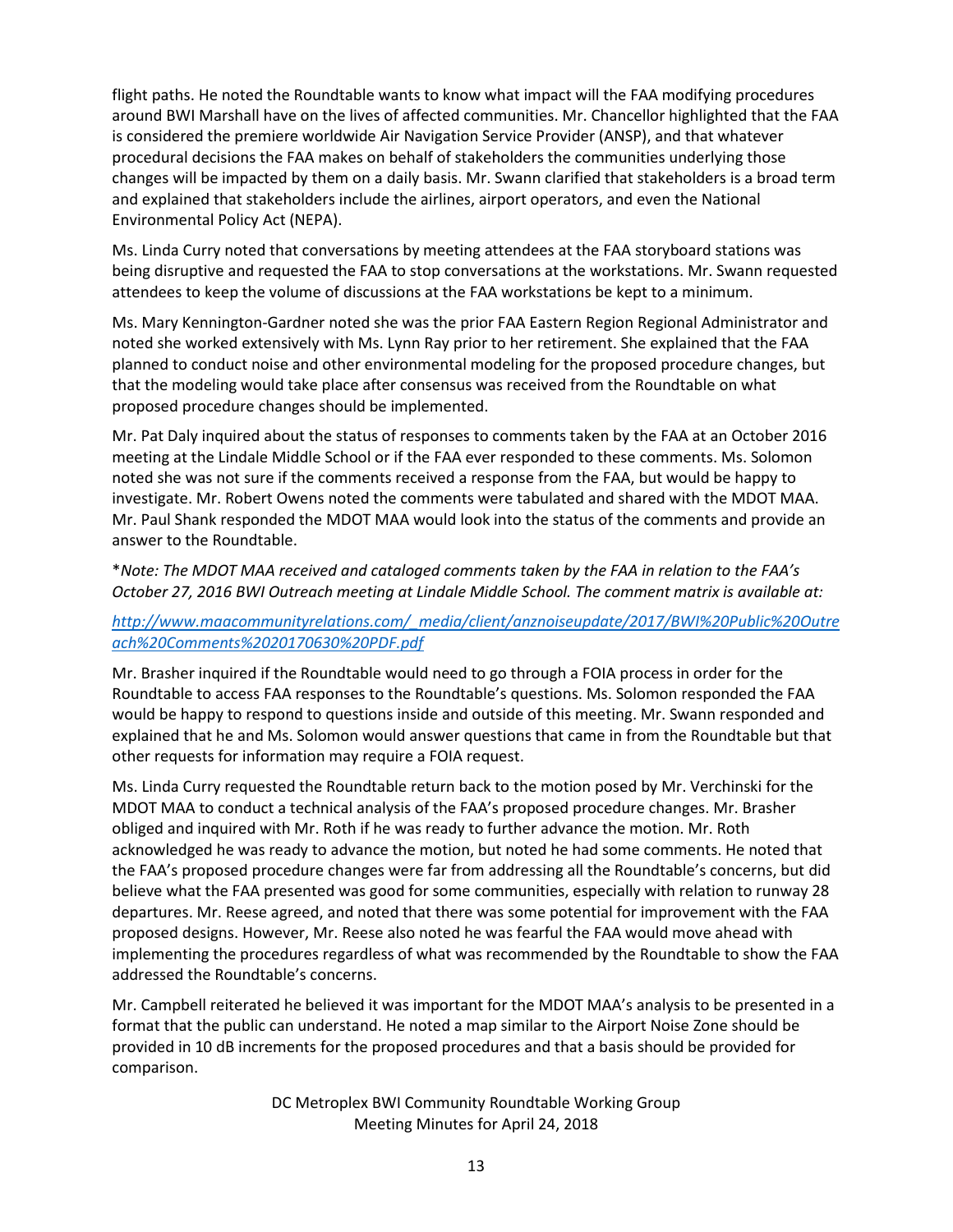Mr. Shank noted the MDOT MAA wanted to respond to the Roundtable's motion. He explained that for the MDOT MAA to study and model the proposed procedures, the MDOT MAA would prefer that the procedures were flown and approved by the airlines before expending state funds as the procedures are still likely to be changed. Mr. Verchinski responded and noted that there was no way the Roundtable could make a recommendation to the FAA on the proposed procedures unless there was technical support provided by the MDOT MAA.

Mr. Brasher continued the motion for the MDOT MAA to technically evaluate the FAA's proposed procedures as presented at tonight's meeting. Mr. Chancellor seconded the motion. All were in favor. The motion for the MDOT MAA to provide a technical analysis on the FAA proposed procedures was approved.

# **Deliverables:**

- MDOT MAA to determine if comments were provided to MDOT MAA from FAA Outreach meeting at Lindale Middle School in October 2017
	- o Comments were provided to the MDOT MAA from the October 27, 2016 outreach meeting and are available at: [http://www.maacommunityrelations.com/\\_media/client/anznoiseupdate/2017/BWI%2](http://www.maacommunityrelations.com/_media/client/anznoiseupdate/2017/BWI%20Public%20Outreach%20Comments%2020170630%20PDF.pdf) [0Public%20Outreach%20Comments%2020170630%20PDF.pdf](http://www.maacommunityrelations.com/_media/client/anznoiseupdate/2017/BWI%20Public%20Outreach%20Comments%2020170630%20PDF.pdf)
- MDOT MAA to support the Roundtable in evaluating the presented FAA proposed procedure designs by conducting a technical flight path and noise analysis. As part of that analysis, MDOT MAA is to provide a recommendation to the Roundtable if the proposed procedure changes would be beneficial to surrounding communities for consideration by the Roundtable

# **4. COMMITTEE REPORTS**

Mr. Brasher asked each of the Roundtable committees if they had any items they would like to report to the Roundtable.

## *Communications Committee*

Ms. Curry noted the Communications Committee was compiling an e-mail address list based on the attendance from tonight's meeting for updates on the Roundtable's activities. She also noted the Communications Committee was providing an e-mail address to attendees that would be available for the compilation of questions for transmittal to the FAA. Ms. Curry highlighted that the Roundtable has compiled a list of accomplishments since its formation and corresponding FAA responses. Ms. Curry concluded by noting that Congress was planning to pass the FAA Reauthorization Act within the next week and for constituents to get in touch with their senators and congressional representatives.

## *Legislative Committee*

Mr. Smith noted the Legislative Committee was closely watching the upcoming passage of the FAA Reauthorization Act and was working to organize a meeting with Senator Cardin to go over the act and ensure that BWI Marshall was included in legislative language for noise.

## *Technical Committee*

Mr. Reese noted the Technical Committee had a lot of work to do based on the proposed procedure changes presented by the FAA at tonight's meeting and that they would be coordinating with MDOT MAA on the analysis of the proposed procedure designs. Mr. Reese inquired if the MDOT MAA or FAA would be providing the presentations and storyboards to the Roundtable from tonight's meeting. Ms.